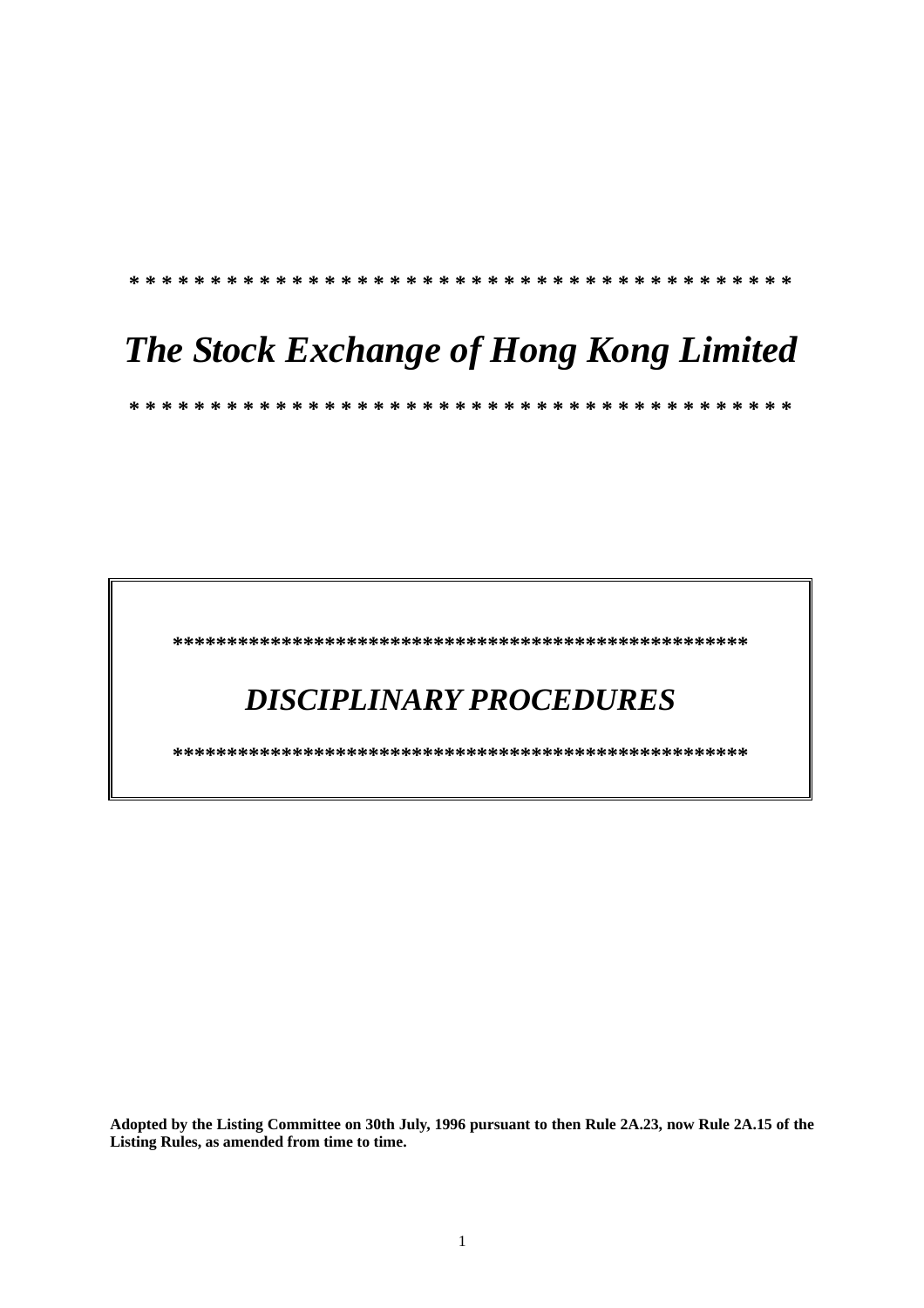# **1. Introduction**

- 1.1 The Listing Committee's powers and functions in respect of disciplinary procedures are contained within Chapter 2A of the Rules Governing the Listing of Securities on the Stock Exchange of Hong Kong Limited ("Listing Rules").
- 1.2 The Listing Committee may impose in its absolute discretion those sanctions which are set out in Rule 2A.09.
- 1.3 The parties against whom the Listing Committee may impose the sanctions are set out in Rule 2A.10.
- 1.4 The composition of the Listing Committee is set out in Rules 2A.17 and 2A.18.

# **2. An Overview**

- 2.1 The Listing Rules have been made pursuant to section 34 of the Stock Exchange Unification Ordinance, which empowers the Exchange to prescribe requirements for the listing of securities and in respect of such other matters as are necessary or desirable for the proper and efficient operation and management of the Exchange. Rule 1.06 of the Listing Rules provides that the Listing Rules shall be interpreted, administered and enforced by the Exchange, whose decision shall be conclusive.
- 2.2 Rule 2B.02 provides that the Listing Committee may at any time conduct a hearing in relation to any matter relating to or arising out of the Listing Rules and may require the attendance of such persons and the production of such documents as it thinks appropriate.
- 2.3 Rule 2A.15 provides that "the Listing Committee may from time to time prescribe such procedures and regulations for any review meetings or hearings as it may think fit". Pursuant to this provision the Listing Committee has prescribed a set of procedures for the conduct of disciplinary proceedings (the "procedures"), which may be amended by the Listing Committee from time to time.
- 2.4 The procedures set out in paragraphs 4 to 6 apply to the conduct of a hearing of the Listing Committee in the first instance ("first instance hearing") where the Listing Division is taking disciplinary action following a suspected contravention of the Listing Rules. The procedures set out in paragraphs 8 to 10 apply to the conduct of a hearing of the Listing Committee on review of a decision of the Listing Committee at first instance hearing ("review hearing") (the "first instance hearing" and the "review hearing" collectively as the "hearing").
- 2.5 The hearing is primarily by way of written submissions exchanged in accordance with the procedural time-table. Whilst the procedures allow for limited oral submissions to be made at the hearing, all submissions should, so far as possible, be contained in the written submissions which are delivered to the Listing Committee in advance of the hearing through the Secretary to the Listing Committee (the "Secretary"). This gives the other parties to the hearing fair notice of the case and ensures that the hearing is kept as brief as possible. Given the nature of the tribunal, the Listing Committee discourages lengthy oral submissions and in so far as they are deemed necessary at all, oral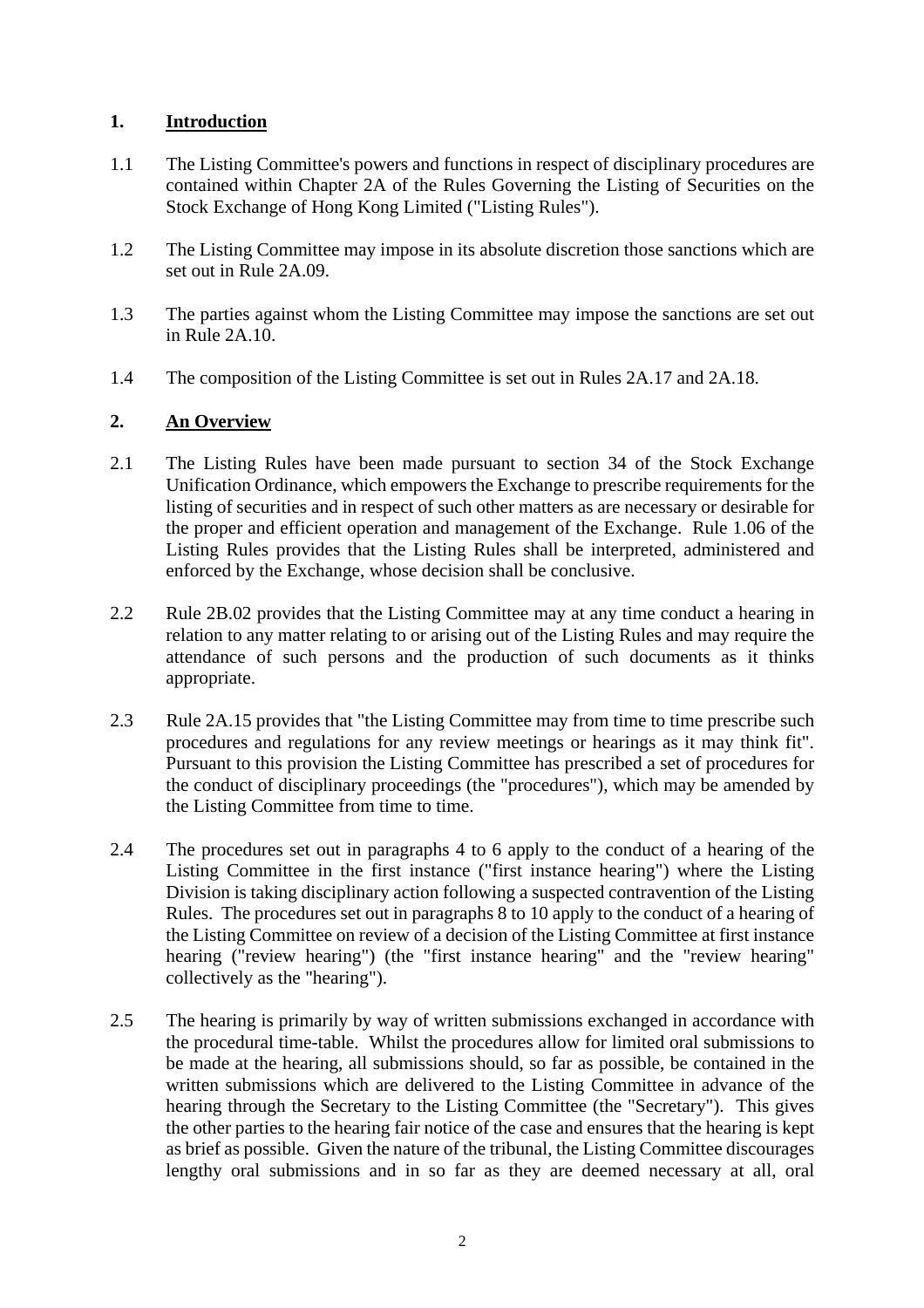submissions should be limited to matters not contained in the written submissions.

- 2.6 All documentary evidence should be appended to the written submissions.
- 2.7 The function of the Listing Committee in disciplinary proceedings is to decide whether there is a breach of the Listing Rules in light of the facts before it and to determine the appropriate sanction to be imposed in case of a finding that breaches of the Listing Rules have occurred. The Listing Committee shall have regard to all relevant circumstances, including the facts as contained in the written submissions, the documentary evidence appended to the submissions, and any oral evidence and submissions made before the Listing Committee at the hearing.

#### **3. The Secretary to the Listing Committee**

- 3.1 The duties of the Secretary are to oversee and co-ordinate the operation of the procedures so as to ensure that disciplinary proceedings are conducted smoothly and swiftly in accordance with the relevant time schedule, to advise the Listing Committee on all procedural matters, and to carry out such duties as may from time to time be authorised by the Listing Committee.
- 3.2 The Secretary shall be the point of contact for all parties, including the representatives of the Listing Division (the "Representatives"), the party(ies) who is/are the subject of the disciplinary proceedings in case of a first instance hearing (the "Party(ies)"), the appellant(s) in case of a review hearing, and any observer to the proceedings, in respect of any procedural matter arising out of the disciplinary proceedings. All pre-hearing enquiries on procedural matters, whether in case of a first instance hearing or a review hearing, shall be directed to and decided by the Secretary on behalf of the Listing Committee, subject to the discretion of the Secretary to refer any procedural matter to the Chairman or the Listing Committee for confirmation or decision.

#### **4. Pre-hearing Procedures**

- 4.1 All disciplinary proceedings shall be instigated by the Listing Division by forwarding a report to the Listing Committee setting out the suspected breaches of the Listing Rules by the Party(ies) (the "report") through the Secretary. The Secretary will as soon as reasonably practicable send a copy of the report to the Party(ies) together with the procedural time-table and a copy of the procedures.
- 4.2 The Secretary may specify the number of copies of written submissions to be submitted by the parties. All written submissions by the parties are to be submitted to the Secretary in accordance with the procedural time-table. The Secretary shall then arrange for the same to be forwarded to the Listing Committee and provide the other parties with copies of such submissions.
- 4.3 (a) Unless otherwise notified by the parties, all correspondences, including written submissions, shall be sent by the Secretary to the parties by delivery by hand or by registered post or by fax with a confirmatory copy by post or by hand:
	- (i) in the case of a company to its registered office;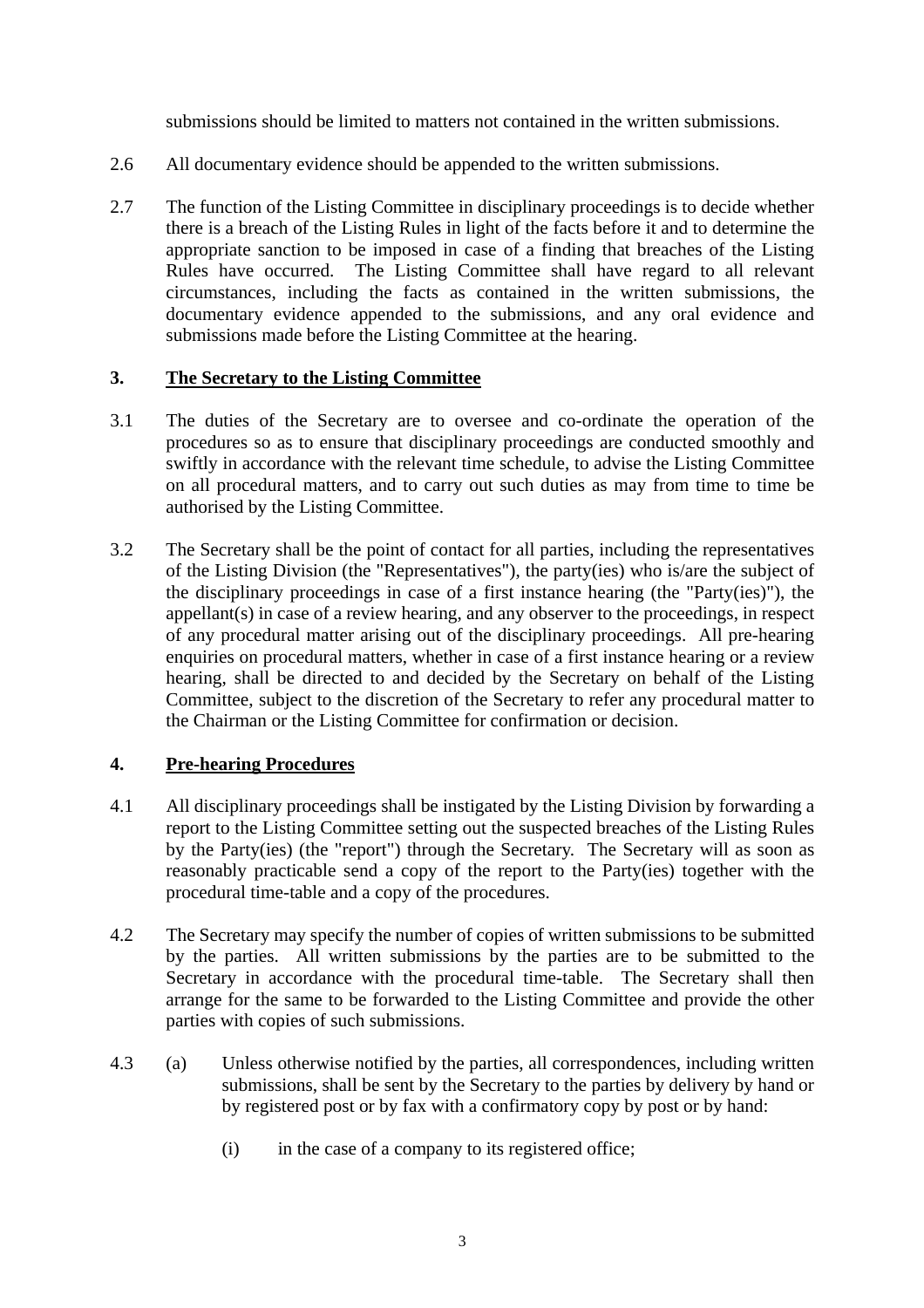- (ii) in the case of a director to the registered office of the company in which the director concerned holds the relevant directorship; and
- (iii) in the case of any party to whom none of (i) and (ii) applies, to a place agreed with the Secretary.
- (b) All correspondence, including written submissions shall be sent by the parties to the Secretary by delivery by hand or by ordinary post or by fax with a confirmatory copy by post or by hand.
- (c) Service shall be deemed effective:
	- (i) on the date of delivery by hand or by fax;
	- (ii) on the fourth business day (as such term is defined in the Listing Rules) after sending by registered mail to an address in Hong Kong;
	- (iii) on the tenth business day after sending by registered mail to an address in Macau or the mainland of the People's Republic of China; and
	- (iv) on the tenth business day after sending by airmail (or an equivalent mode of delivery) to an address outside of Hong Kong, Macau or the mainland of the People's Republic of China.
- 4.4 At least 5 days before the first instance hearing, each and every party, including the Representatives and the Party(ies), shall provide the Secretary with a list of all persons attending the first instance hearing together with that party and the respective capacity in which such persons attend the first instance hearing.
- 4.5 The Secretary shall provide all the parties to the proceedings a list of persons attending the first instance hearing together with the parties and their capacity in attending the first instance hearing once the necessary information has been received by him under paragraph 4.4 above.

# **5. Attendance at the First Instance Hearing**

- 5.1 A Party may be accompanied by his/her legal adviser. The Representatives will not normally be accompanied by an independent legal adviser, but may be, in which case the Party(ies) will be notified in accordance with paragraph 4.5 above. Whilst a Party may confer with his/her legal adviser at any stage during the first instance hearing, all submissions should be made by the Party(ies) and all questions addressed to a Party by the Chairman and/or any members of the Listing Committee present at the first instance hearing must be answered directly by that Party and not through his/her legal adviser.
- 5.2 The first instance hearing will be conducted in English, but any Party may, if he/she wishes, be accompanied by a person who is capable of speaking English and acting as an interpreter. If that party wishes to be accompanied by an interpreter, he/she is required to inform the Secretary as soon as possible, and in any event, at least 5 business days before the first instance hearing in accordance with paragraph 4.4 above.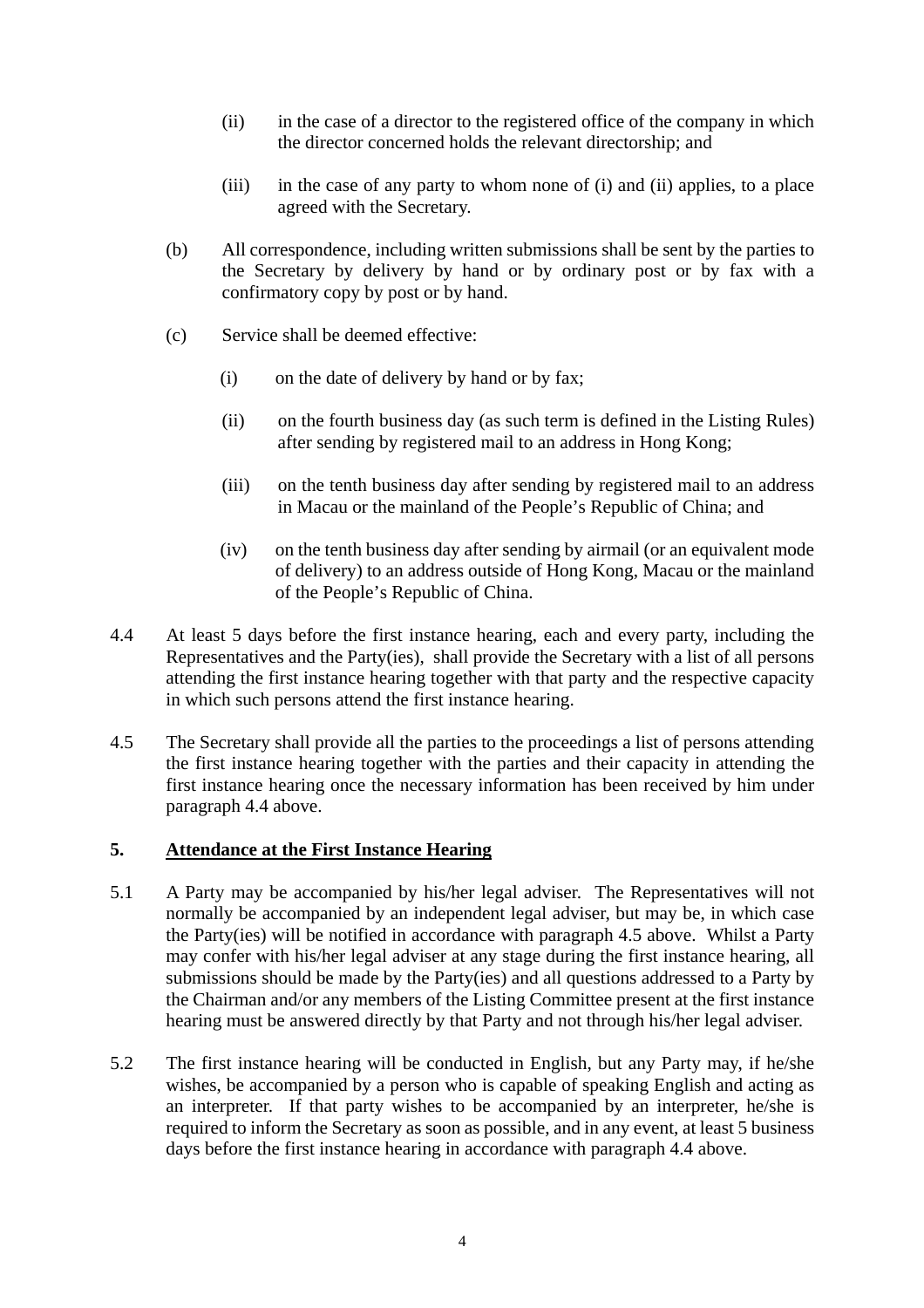- 5.3 In a case where a Party is not familiar with the English language, but wishes to address the Listing Committee during the first instance hearing in Cantonese or Putonghua, that Party is required to inform the Secretary as soon as possible, and in any event, at least 5 days before the first instance hearing, of his/her intention to address the Listing Committee in Cantonese or Putonghua.
- 5.4 It is the responsibility of any party requiring the attendance of witness(es) to procure his/their attendance at the first instance hearing. Any party calling witness(es) should notify the Secretary of his/their identity, as soon as possible, but in any event at least 5 business days before the first instance hearing in accordance with paragraph 4.4 above.
- 5.5 The company may attend the first instance hearing as an observer. The representative of the company shall be a director of the company who is not subject to the disciplinary proceedings, and has to be properly authorised by the company to attend the first instance hearing on its behalf.
- 5.6 If any party fails to attend the first instance hearing and does not give prior notification to the Secretary of his/her unavailability for the first instance hearing, the Listing Committee may proceed in his/her absence.

# **6. Conduct of the First Instance Hearing**

- 6.1 The Listing Committee is a lay and informal tribunal, and it is the intention of the Listing Committee to keep the first instance hearing informal.
- 6.2 Rules of Evidence do not apply. The Listing Committee may receive any material, written or otherwise, and attach such weight as it thinks appropriate to these materials, notwithstanding that such material may not be admissible in civil or criminal proceedings.
- 6.3 The procedural steps of a first instance hearing are as follows:
	- the Chairman will ask the members of the Listing Committee present to confirm that he/she has no personal or professional interest in the case before the Listing Committee. In a case where any member present has a personal or professional interest, that member is invited to make a declaration of such interest, and all parties are invited to confirm whether there is any objection to the presence of such member at the hearing;
	- the Chairman confirms that a quorum of five is present and introduces the members of the Listing Committee present and the Secretary to all the parties. The Chairman then invites the Representatives and the Party(ies) to introduce themselves. The Representatives and the Party(ies) should also introduce any persons attending the first instance hearing with them and the respective capacity in which such persons attend the first instance hearing;
	- the Chairman will request the observer to introduce himself/herself and to confirm that he/she is properly authorised by the company to attend the first instance hearing.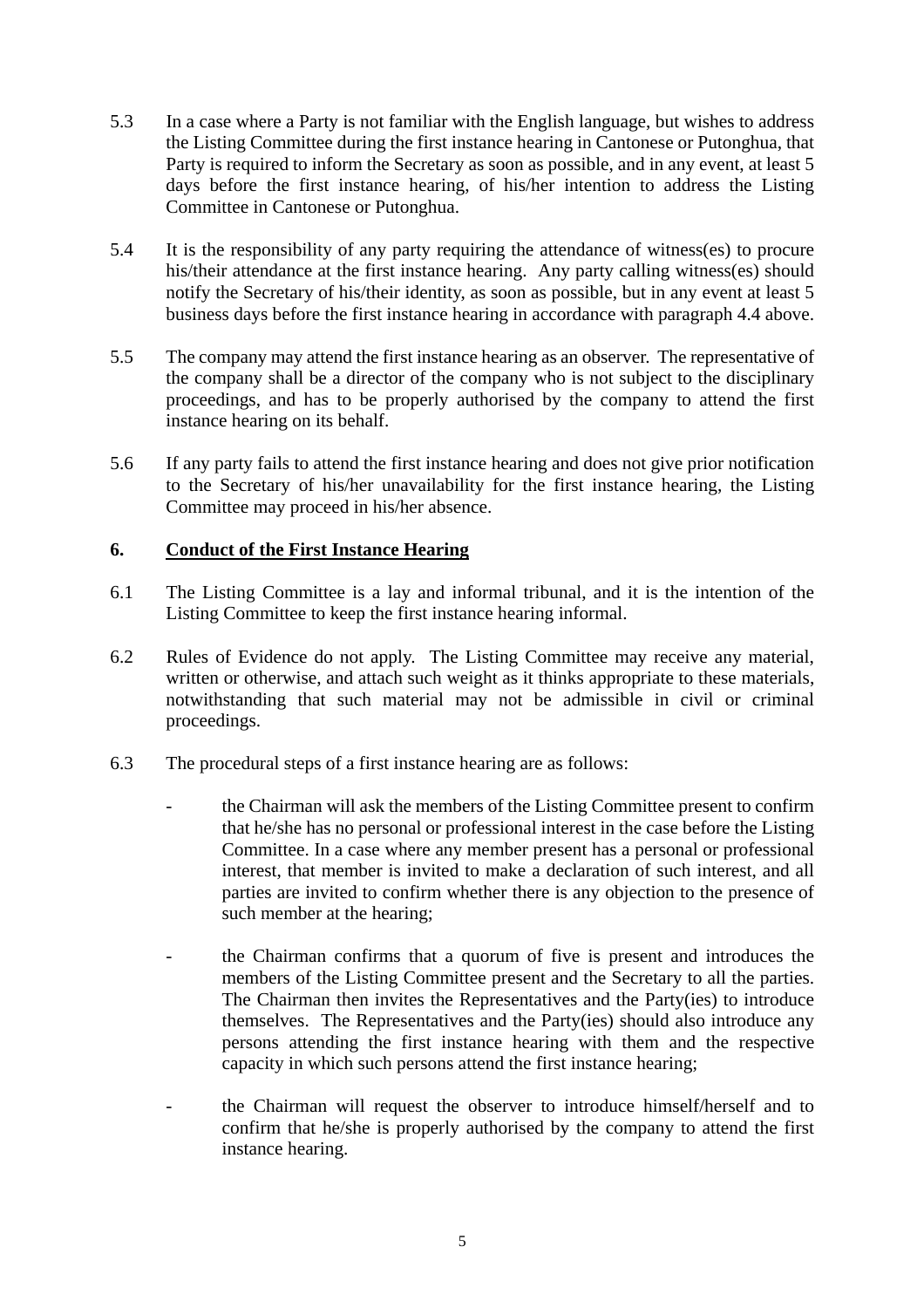- the Chairman, on behalf of the Listing Committee, will confirm the documentation which has been submitted to the Listing Committee and will confirm the receipt of such documentation by the parties;
- the Chairman will invite the Representatives to make any oral submission to supplement, but not repeat, the Listing Division's written submissions. The Chairman will then invite the Party(ies) to make any oral submission to supplement, but not repeat, his/their written submissions. Any party accompanied by a legal adviser may confer with his/her legal adviser prior to making any oral submission;
- members of the Listing Committee present may ask the Representatives, the Party(ies) and any persons attending the first instance hearing any question relevant to the disciplinary enquiry. Any person to whom a question is directed shall answer such question directly, and not through his/her legal adviser, although any party accompanied by a legal adviser may confer with his/her legal adviser prior to answering such questions. However, any member of the Listing Committee present may request any legal adviser present to clarify or elaborate upon any answers given by their clients;
- the Representatives, to be followed by the Party(ies) may make a final oral submission relating to matters arising at the first instance hearing if they so wish. Any Parties accompanied by a legal adviser may confer with his/her legal adviser prior to making that final submission.
- 6.4 After all the parties have made their final submissions, the Listing Committee will retire to consider the evidence and reach its decision. The Chairman will ask all the parties to leave the hearing (except the Secretary and his/her assistant who will remain).
- 6.5 Following the decision of the Listing Committee, the Secretary shall as soon as possible deliver to the parties a written decision comprising:-
	- (a) the decision(s) of the Listing Committee; and
	- (b) the reasons for the decision(s) if the Listing Committee at its sole discretion directs the inclusion of the same.

#### **7. Review of any decision of the Listing Committee at a First Instance Hearing**

- 7.1 Rule 2A.11 provides for the review of any decision of the Listing Committee made pursuant to Rules 2A.09 and 2A.10 by the party reprimanded, criticised, censured or otherwise sanctioned (an "appellant").
- 7.2 The procedures to be followed in the case of a review are set out in paragraphs 8 to 10 below.

# 8**. Review Procedures**

8.1 Except in a case where written reasons of the decision(s) have not been included in the written decision of the Listing Committee pursuant to paragraph 6.5(b) above, and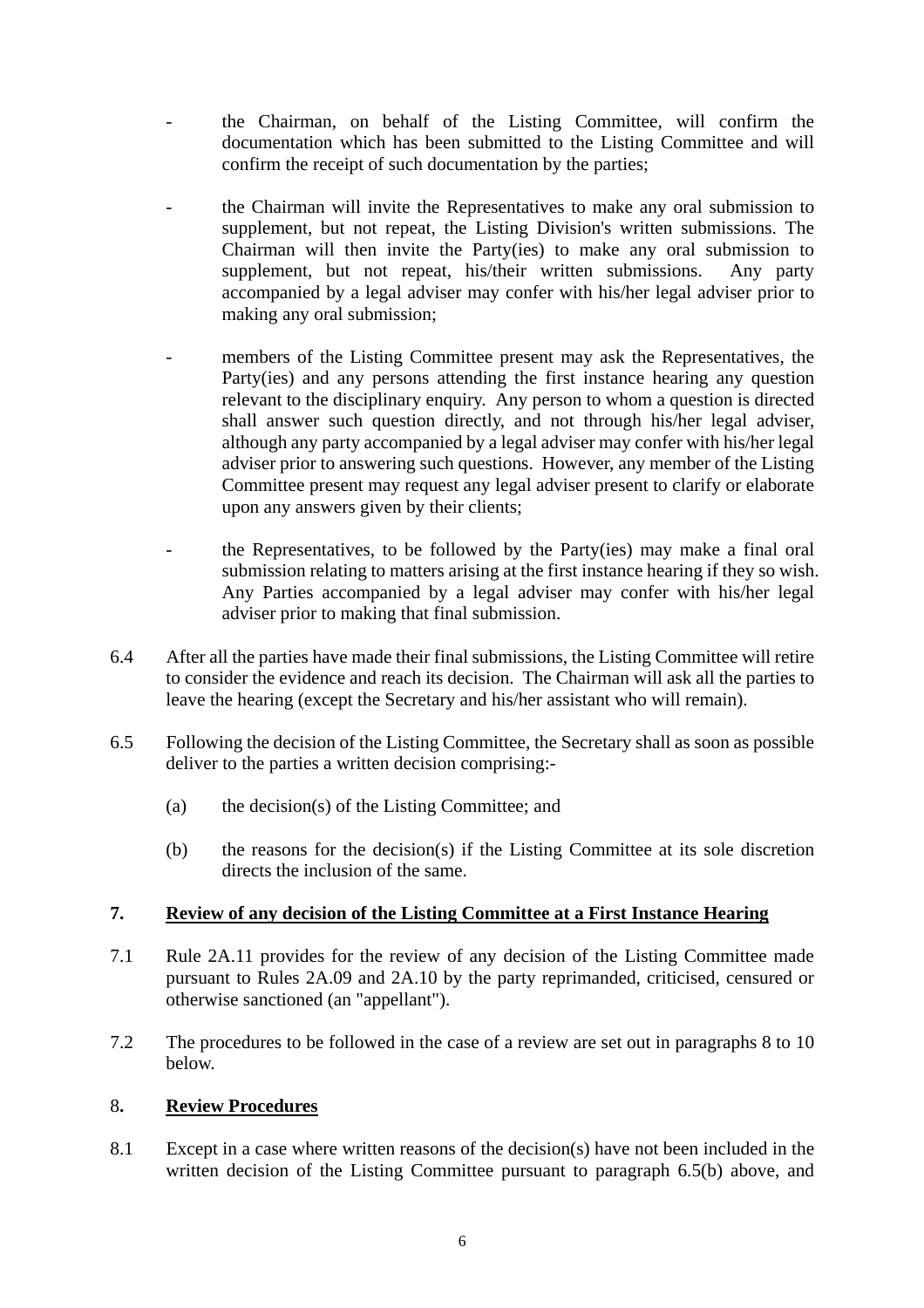written reasons have been requested, an appellant seeking a review of the decision of the Listing Committee at a first instance hearing must give written notice to that effect to the Secretary within 7 days of the communication of the written decision to be reviewed.

- 8.2 In a case where written reasons of the decision(s) have not been included in the written decision of the Listing Committee pursuant to paragraph 6.5(b) above, a party may within 3 business days of the communication of the written decision, make a written request for written reasons of the decision(s) pursuant to Rule 2A.13. The Listing Committee will give its reasons in writing for the decision(s) made against that party within fourteen days of the request. In such a case, any request for review must be by way of a written notice to the Secretary within 7 days of the receipt of the written reasons.
- 8.3 The appellant(s) shall append to the request for review a written submission and state the grounds of the request for review and whether he/they is/are requesting for a review of either or both of (i) the decision(s) of the Listing Committee; and/or (ii) the sanction imposed.
- 8.4 The review hearing is subject to a procedural time-table prescribed by the Listing Committee.
- 8.5 The Secretary may specify the number of copies of written submissions to be submitted by the parties. All written submissions by the parties are to be submitted to the Secretary in accordance with the procedural time-table. The Secretary shall then arrange for all written submission by the parties in connection with the hearing to be forwarded to the Listing Committee and provide the other parties with copies of the submissions in connection with the review hearing.
- 8.6 (a) Unless otherwise notified by the parties, all correspondence, including the written submissions shall be sent by the Secretary to the parties by delivery by hand or by registered post or by fax with a confirmatory copy by post or by hand:
	- (i) in the case of a company to its registered office;
	- (ii) in the case of a director to the registered office of the company in which the director concerned holds the relevant directorship; and
	- (iii) in the case of any party to whom none of (i) and (ii) applies, to a place agreed with the Secretary.
	- (b) All correspondence, including written submissions shall be sent by the parties to the Secretary by delivery by hand or by ordinary post or by fax with a confirmatory copy by post or by hand.
	- (c) Service shall be deemed effective:
		- (i) on the date of delivery by hand or by fax;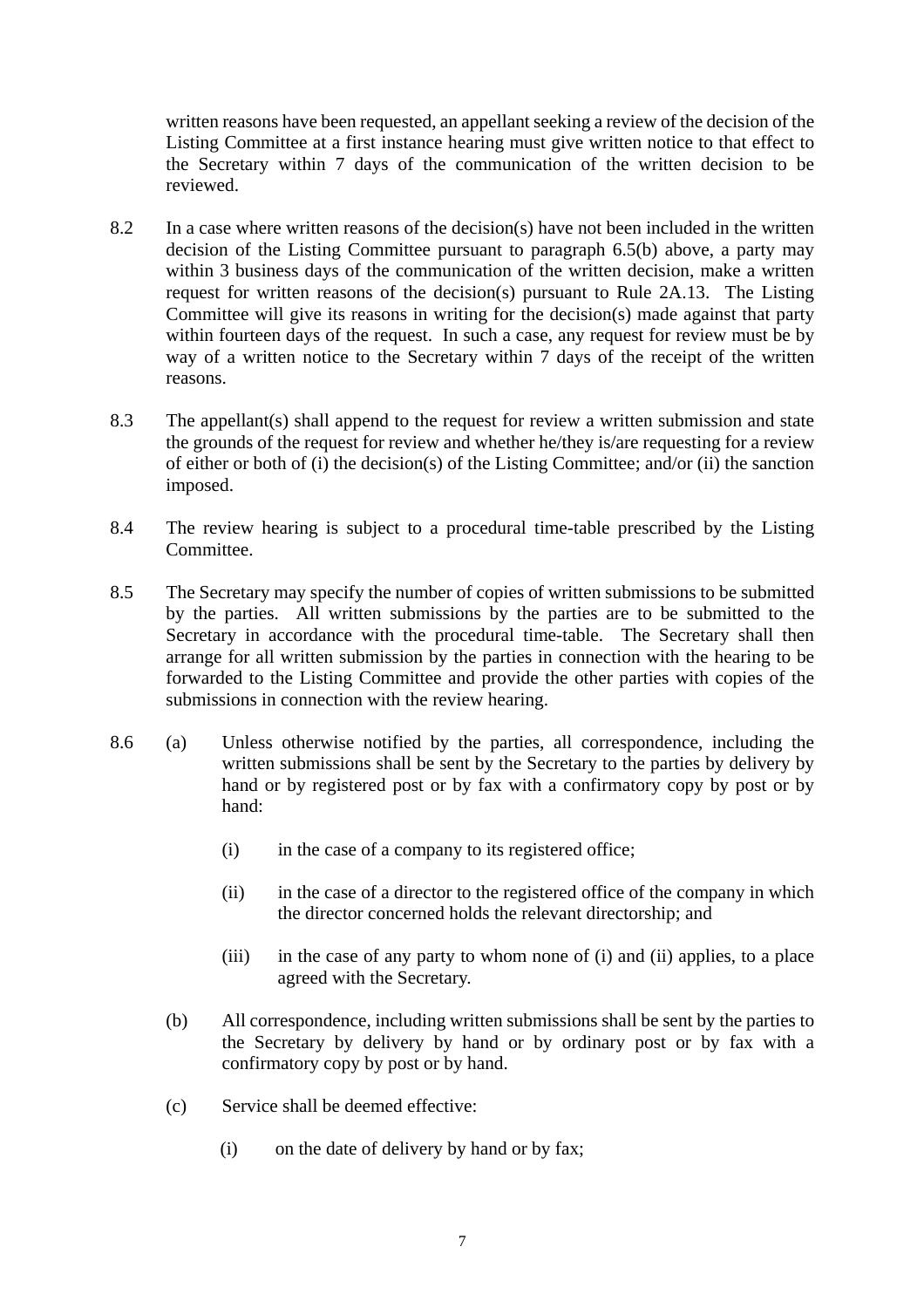- (ii) on the fourth business day (as such term is defined in the Listing Rules) after sending by registered mail to an address in Hong Kong;
- (iii) on the tenth business day after sending by registered mail to an address in Macau or the mainland of the People's Republic of China; and
- (iv) on the tenth business day after sending by airmail (or an equivalent mode of delivery) to an address outside of Hong Kong, Macau or the mainland of the People's Republic of China.
- 8.7 At least 5 days before the review hearing, each and every party, including the Representatives and the appellant(s), shall provide the Secretary with a list of all persons attending the review hearing together with that party and the respective capacity in which such persons attend the review hearing.
- 8.8 The Secretary shall provide all the parties to the proceedings a list of persons attending the review hearing together with the parties and their capacity in attending the hearing once the necessary information has been received by him under paragraph 8.7 above.

# **9. Attendance at the Review Hearing**

- 9.1 An appellant may be accompanied by his/her legal adviser. The Representatives will not normally be accompanied by an independent legal adviser, but may be, in which case the appellant will be notified in accordance with paragraph 8.8 above. Whilst an appellant may confer with his/her legal adviser at any stage during the review hearing, all submissions should be made by the appellant(s) and all questions addressed to an appellant by the Chairman and/or any members of the Listing Committee present at the review hearing must be answered directly by that appellant and not through his/her legal adviser.
- 9.2 The review hearing will be conducted in English, but an appellant may, if he/she wishes, be accompanied by a person who is capable of speaking English and acting as an interpreter. If that appellant wishes to be accompanied by an interpreter, he/she is required to inform the Secretary as soon as possible, and in any event, at least 5 business days before the review hearing in accordance with paragraph 8.7 above.
- 9.3 In a case where an appellant is not familiar with the English language, but wishes to address the Listing Committee during the review hearing in Cantonese or Putonghua, that appellant is required to inform the Secretary as soon as possible, and in any event, at least 5 days before the review hearing, of his/her intention to address the Listing Committee in Cantonese or Putonghua.
- 9.4 It is the responsibility of any party requiring the attendance of witness(es) to procure his/their attendance at the review hearing. Any party calling witness(es) should notify the Secretary of his/their identity, as soon as possible, but in any event at least 5 business days before the review hearing in accordance with paragraph 8.7 above.
- 9.5 The company may attend the review hearing as an observer. The representative of the company shall be a director of the company who is not subject to the disciplinary proceedings, and has to be properly authorised by the company to attend the review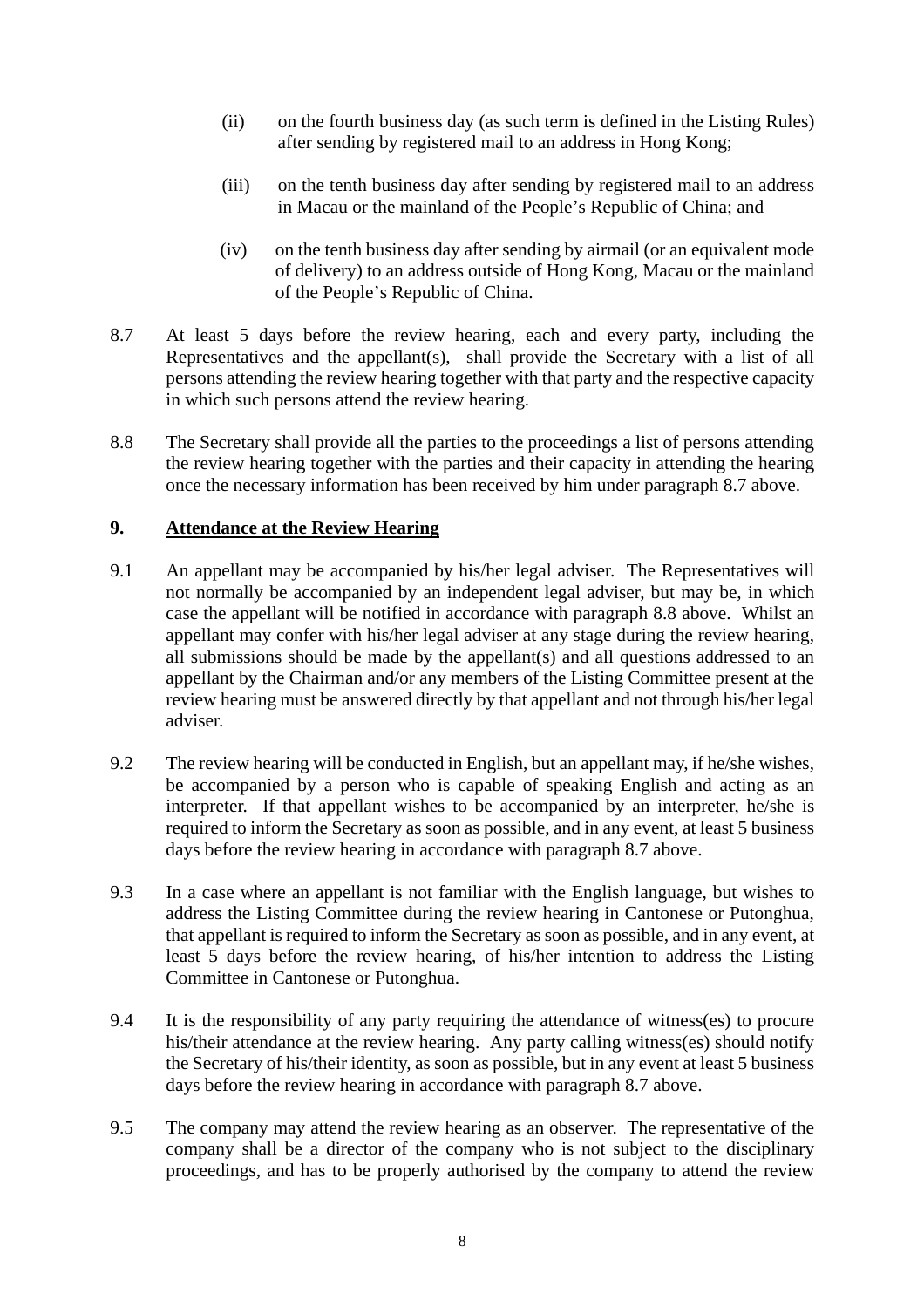hearing on its behalf.

9.6 If any party fails to attend the review hearing and does not give prior notification to the Secretary of his/her unavailability, the Listing Committee may proceed in its absence.

#### **10. Conduct of the Review Hearing**

- 10.1 The Listing Committee is a lay and informal tribunal, and it is the intention of the Listing Committee to keep the review hearing informal.
- 10.2 Rules of Evidence do not apply. The Listing Committee may receive any material, written or otherwise, and attach such weight as it thinks appropriate to these materials, notwithstanding that such material may not be admissible in civil or criminal proceedings.
- 10.3 The procedural steps of a review hearing are as follows:
	- the Chairman will ask the members of the Listing Committee present to confirm that he/she has no personal or professional interest in the case before the Listing Committee. In a case where any member present has a personal or professional interest, that member is invited to make a declaration of such interest, and all parties are invited to confirm whether there is any objection to the presence of such member at the review hearing;
	- the Chairman confirms that a quorum of five is present and introduces the members of the Listing Committee present and the Secretary to all the parties. The Chairman then invites the Representatives and the appellant(s) to introduce themselves. The Representatives and the appellant(s) should also introduce any persons attending the review hearing with them and the respective capacity in which such persons attend the review hearing;
	- the Chairman will request the observer to introduce himself/herself and to confirm that he/she is properly authorised by the company to attend the review hearing;
	- the Chairman, on behalf of the Listing Committee, will confirm the documentation which has been submitted to the Listing Committee and will confirm the receipt of such documentation by the parties;
	- the Chairman will invite the Representatives to make any oral submission to supplement, but not repeat, the Listing Division's written submissions. The Chairman will then invite the appellant(s) to make any oral submission to supplement, but not repeat, his/their written submissions. Any party accompanied by a legal adviser may confer with his/her legal adviser prior to making any oral submission.
	- members of the Listing Committee present may ask the Representatives, the appellant(s) and any persons attending the review hearing any question relevant to the disciplinary enquiry. Any person to whom a question is directed shall answer such question directly, and not through his legal adviser, although any